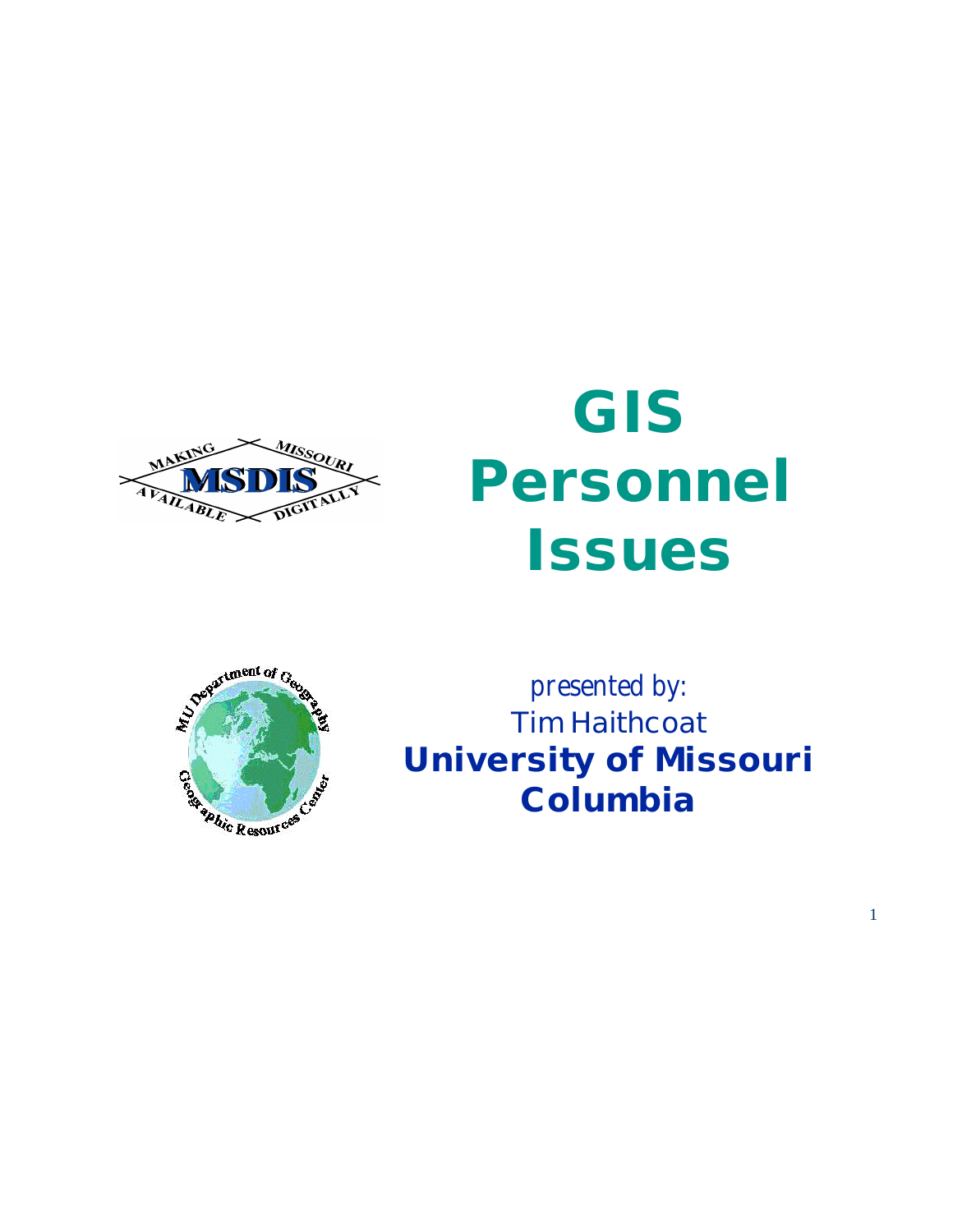**GIS resources required for each stage of GIS project development.**

*Full-time responsibilities depend upon the complexity of the system.*

南山区族

| <b>GIS Resources</b> |                          |                               |                          |                          |                                     |                            |                     |                       |        |                      |                          |                  |                                                                                          |
|----------------------|--------------------------|-------------------------------|--------------------------|--------------------------|-------------------------------------|----------------------------|---------------------|-----------------------|--------|----------------------|--------------------------|------------------|------------------------------------------------------------------------------------------|
| Leader               | Manager                  | Analyst                       | GIS processor            |                          |                                     | System<br>administrator    | Cartographer        |                       |        | End user             |                          |                  | Steering<br>committee                                                                    |
| X<br>X<br>X<br>X     |                          | X<br>X<br>X<br>$\overline{X}$ |                          |                          |                                     |                            |                     |                       |        | X<br>X<br>X<br>X     | X<br>X<br>X<br>X         |                  | X<br>$\overline{X}$<br>$\overline{X}$<br>$\overline{X}$                                  |
| X<br>$\overline{X}$  | X<br>X<br>$\overline{X}$ | X<br>X<br>X                   | X<br>X<br>$\overline{X}$ | X<br>X<br>$\overline{X}$ | $\mathbf X$<br>X                    |                            | X<br>$\overline{X}$ | X<br>$\mathbf X$<br>X | X<br>X | X<br>X<br>X          | X<br>X<br>$\overline{X}$ |                  | X<br>X<br>$\overline{X}$                                                                 |
|                      | X<br>X<br>X<br>X         | X<br>X                        | X<br>X<br>X              | X<br>X                   | $\boldsymbol{\mathrm{X}}$<br>X<br>X | $\mathbf X$<br>X<br>X<br>X | X                   | X<br>X                | X      |                      |                          | X<br>X<br>X<br>X |                                                                                          |
|                      |                          |                               |                          |                          |                                     |                            |                     |                       |        |                      |                          |                  |                                                                                          |
|                      |                          |                               |                          |                          |                                     | Database<br>administrator  | Programmer          |                       |        | Drafter<br>Digitizer |                          |                  | $\begin{array}{c} \text{Contrator}^{\prime}\\ \text{constant} \end{array}$<br>User group |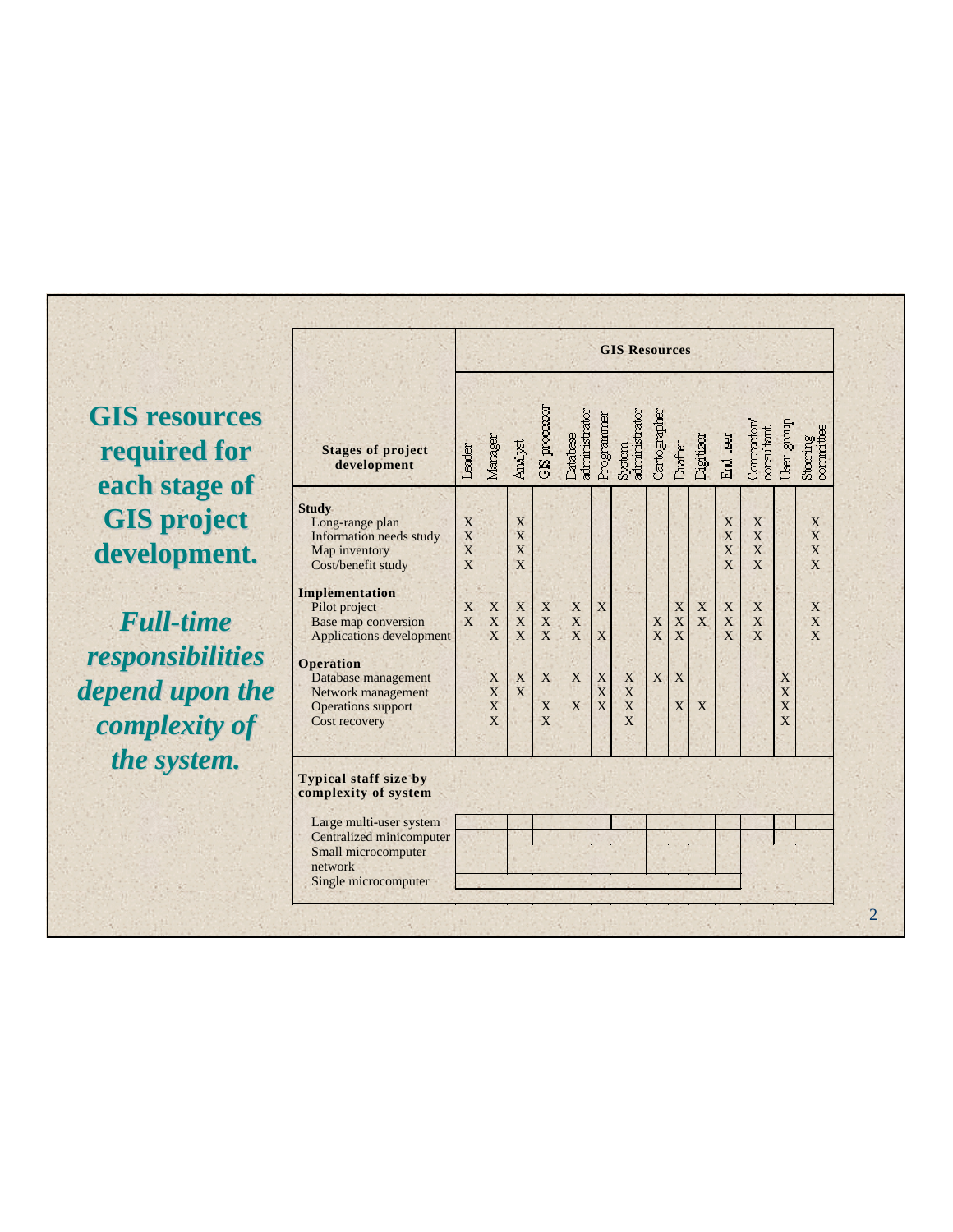|                                      | <b>GIS Compensation</b>                                           |                  |                  | Average<br>High |  |
|--------------------------------------|-------------------------------------------------------------------|------------------|------------------|-----------------|--|
|                                      |                                                                   |                  |                  |                 |  |
|                                      | <b>COMBINED NATIONAL</b>                                          |                  |                  |                 |  |
|                                      | <b>GIS Project Manager</b>                                        | 38,400           | 47,250           | 59,400          |  |
| There is a                           | GIS Programmer *                                                  | 33,200           | 46,600           | 59,730          |  |
|                                      | GIS Specialist (1-4 yrs. exp.)                                    | 19,400           | 26,100           | 37,800          |  |
| significant                          | GIS Specialist (5-10 yrs. exp.)                                   | 31,800           | 44,600           | 48,800          |  |
| difference in the                    | <b>COMBINED NORTHEAST</b>                                         |                  |                  |                 |  |
| compensation of                      | <b>GIS Project Manager</b>                                        | 36,000           | 44,350           | 48,000          |  |
|                                      | GIS Programmer *                                                  | 34,000           | 53,700           | 74,900          |  |
| <b>GIS</b> programmers               | GIS Specialist (1-4 yrs. exp.)                                    | 18,000           | 27,550           | 37,000          |  |
| based on which                       | GIS Specialist (5-10 yrs. exp.)                                   | 36,000           | 43,400           | 59,000          |  |
| <b>GIS</b> and <b>GIS</b>            | <b>COMBINED SOUTHEAST</b>                                         |                  |                  |                 |  |
|                                      | <b>GIS Project Manager</b>                                        | 39,000           | 48,000           | 65,000          |  |
| programming                          | GIS Programmer *                                                  | 28,000           | 42,900           | 68,000          |  |
| language they are                    | GIS Specialist (1-4 yrs. exp.)                                    | 18,000           | 24,377           | 39,000          |  |
| using.                               | GIS Specialist (5-10 yrs. exp.)                                   | 26,000           | 39,964           | 51,000          |  |
|                                      | <b>COMBINED MIDWEST</b>                                           |                  |                  |                 |  |
| Programmers who                      | <b>GIS Project Manager</b>                                        | 44,000           | 48,300           | 58,000          |  |
| are expert in                        | GIS Programmer *                                                  | 31,000           | 48,125           | 62,000          |  |
| Intergraph/MDL                       | GIS Specialist (1-4 yrs. exp.)                                    | 18,000           | 25,900           | 39,000          |  |
|                                      | GIS Specialist (5-10 yrs. exp.)                                   | 30,000           | 42,625           | 52,000          |  |
| typically make                       |                                                                   |                  |                  |                 |  |
| 25% more than                        | <b>COMBINED ROCKY MOUNTAIN/SOUTHWEST</b>                          |                  |                  | 52,000          |  |
| Arc/Info/AML                         | <b>GIS Project Manager</b><br>GIS Programmer *                    | 35,000<br>34,000 | 46,500<br>43,000 | 54,000          |  |
|                                      | GIS Specialist (1-4 yrs. exp.)                                    | 18,000           | 25,825           | 36,000          |  |
| programmers who                      | GIS Specialist (5-10 yrs. exp.)                                   | 31,000           | 41,900           | 52,000          |  |
| possess similar                      |                                                                   |                  |                  |                 |  |
| experience                           | <b>COMBINED PACIFIC WEST</b>                                      |                  |                  |                 |  |
|                                      | <b>GIS Project Manager</b>                                        | 44,000           | 48,300           | 58,000          |  |
|                                      | GIS Programmer *                                                  | 31,000           | 48,125           | 62,000          |  |
| <b>Year of Statistics and Source</b> | GIS Specialist (1-4 yrs. exp.)<br>GIS Specialist (5-10 yrs. exp.) | 18,000<br>30,000 | 25,900           | 39,000          |  |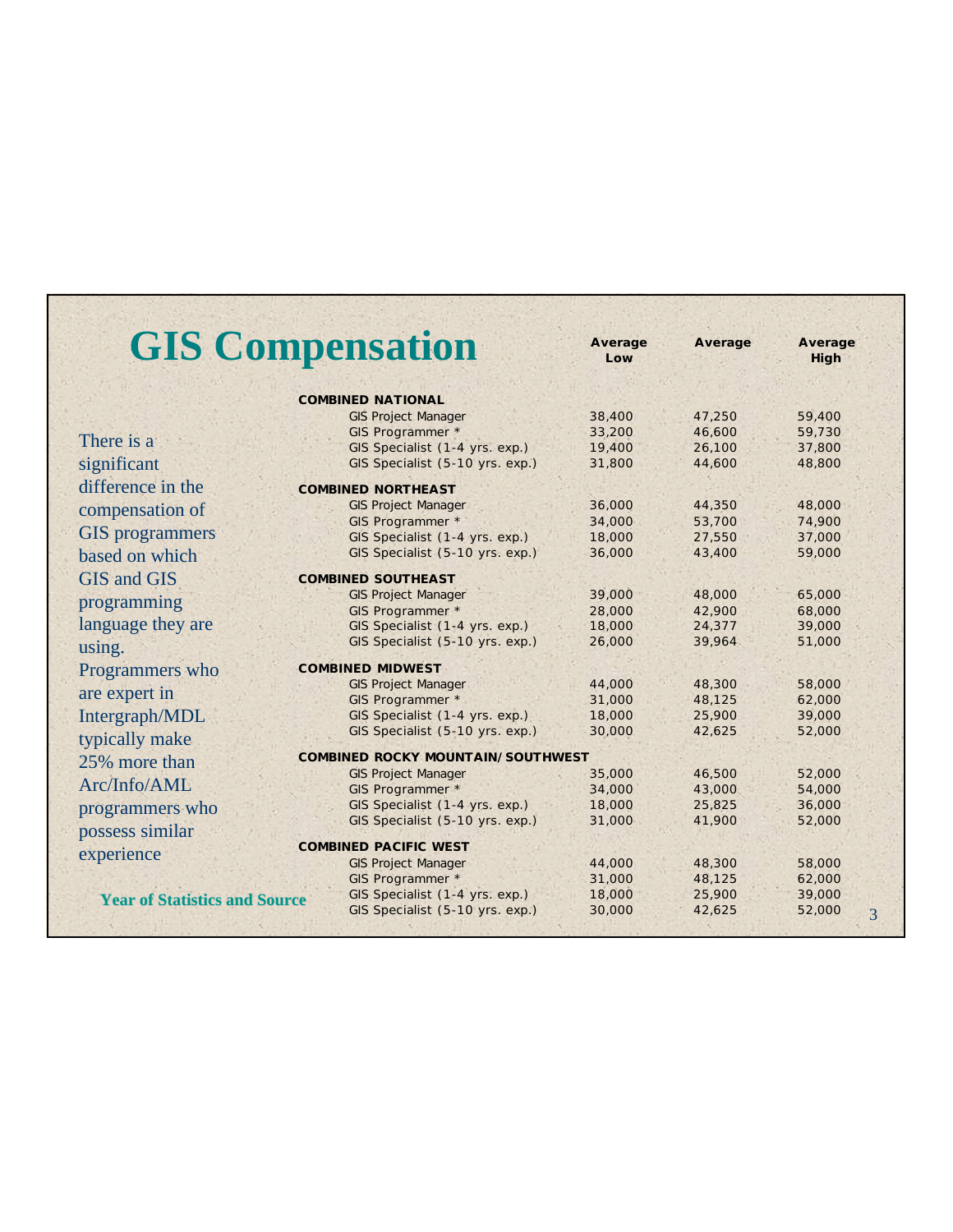# POSITIONS

- GIS PROJECT MANAGER
- **GIS PROGRAMMER**
- GIS SPECIALIST (1-4 years/experience/ 5-10 years experience)

Senior Data Preparation Technician Data Preparation Technician

Senior Digital Conversion Technician Digital Conversion Technician

Cadastral Compiler Senior Cadastral Technician Cadastral Technician



Graphics Workstation Operator Senior GIS Applications Specialist GIS Applications Specialist

Scanning/Vectorization Technician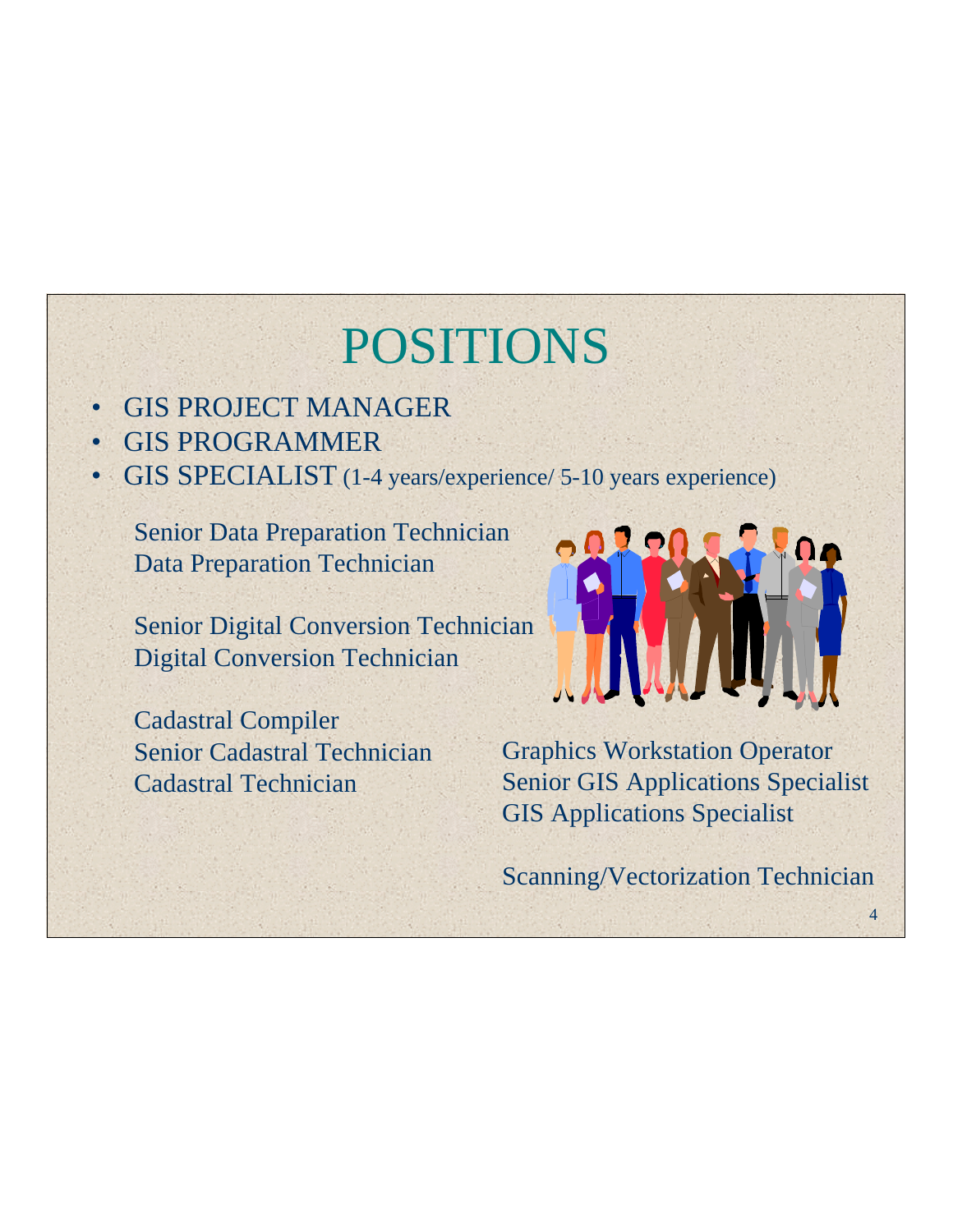### **IMPACT ON PERSONNEL BENEFITS**

- Benefit as a decision-making tool
- Improved work quality (through data based decisions)
- Greater use of information
- Satisfaction of better serving customers
- Better utilization of resources (greater production from fewer people)
- Reallocation of personnel to areas of greater need
- © Cost savings realized
- © Greater demand for services
- Fosters cooperation between groups
- More efficient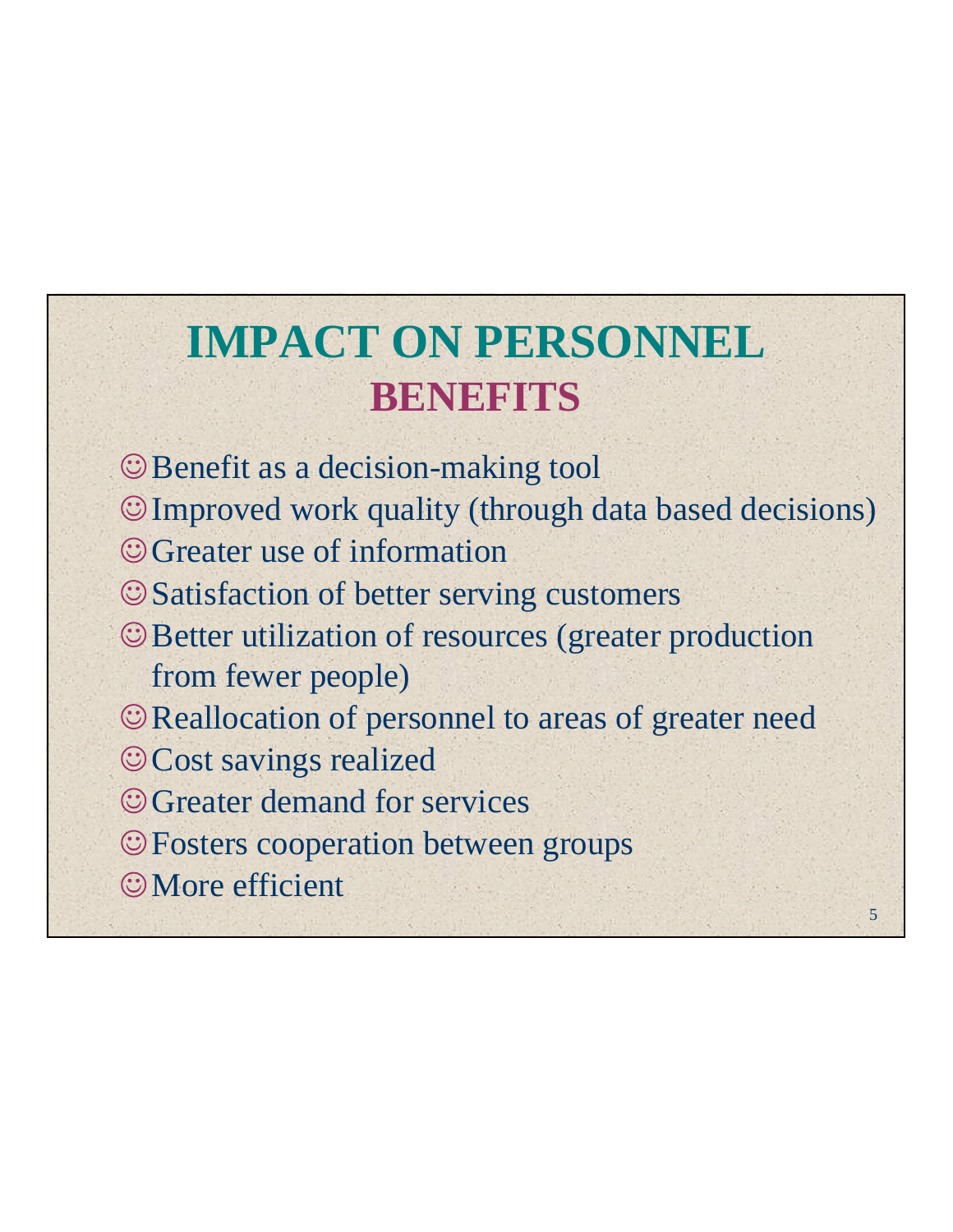### **IMPACT ON PERSONNEL TRANSITION ISSUES**

- Staff need to learn to use different tools
- Changes the way staff work through projects
- Increased demand for service
- Employee resistance to change
- Lack of expertise in internal support staff
- Short-term lack of experience utilizing technology
- Cost of training/converting staff to the new technology
- Staff uncomfortable with new technology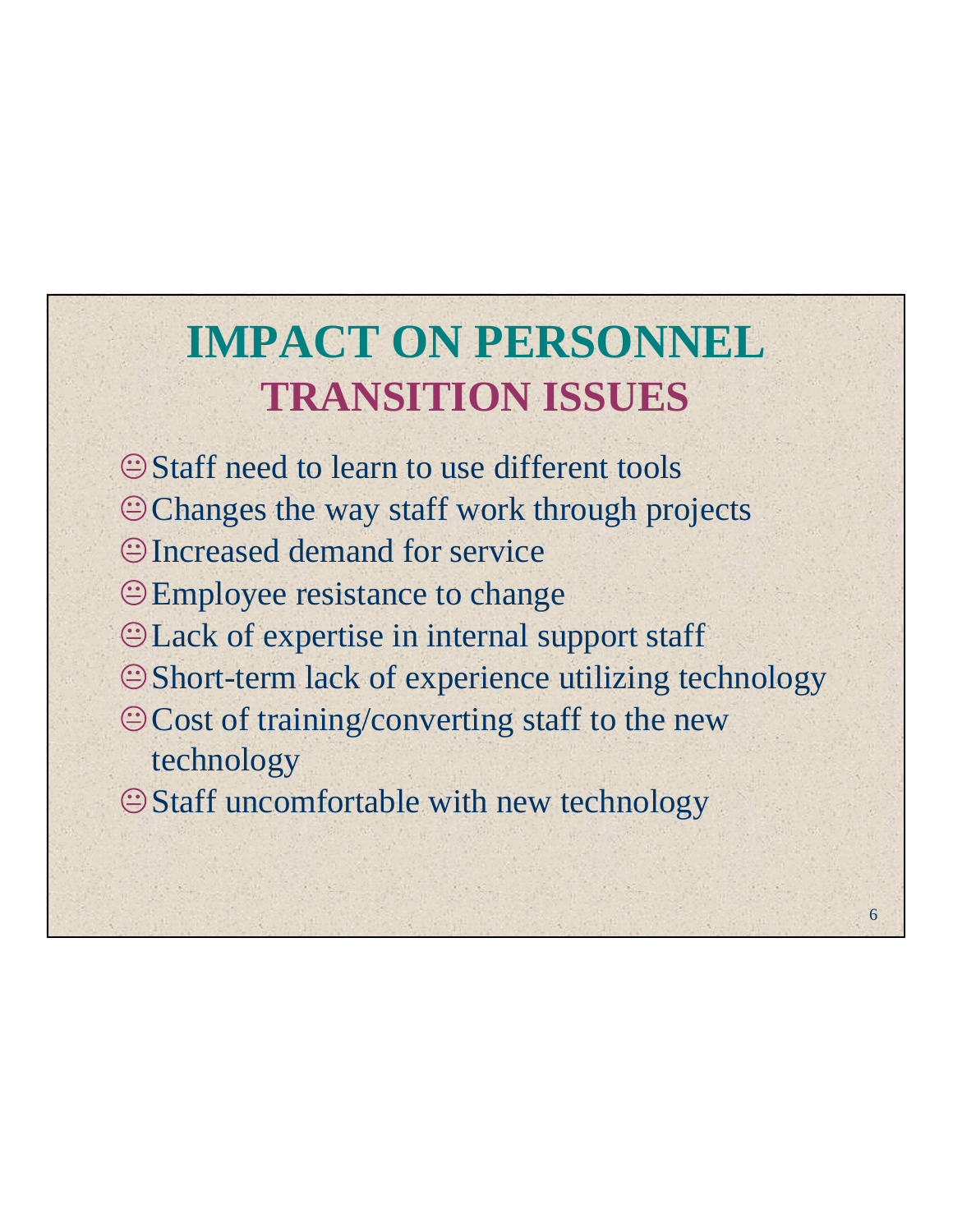### **IMPACT ON PERSONNEL IMPEDIMENTS**

#### Short-term costs

- Financial cost of technology procurement
- Cost of training (money and time)
- Impacts include significant reallocation of resources

#### Experience/lack of expertise

- Hard to stay in technology mainstream
- Maintaining a consistent vision
- Greater demand for services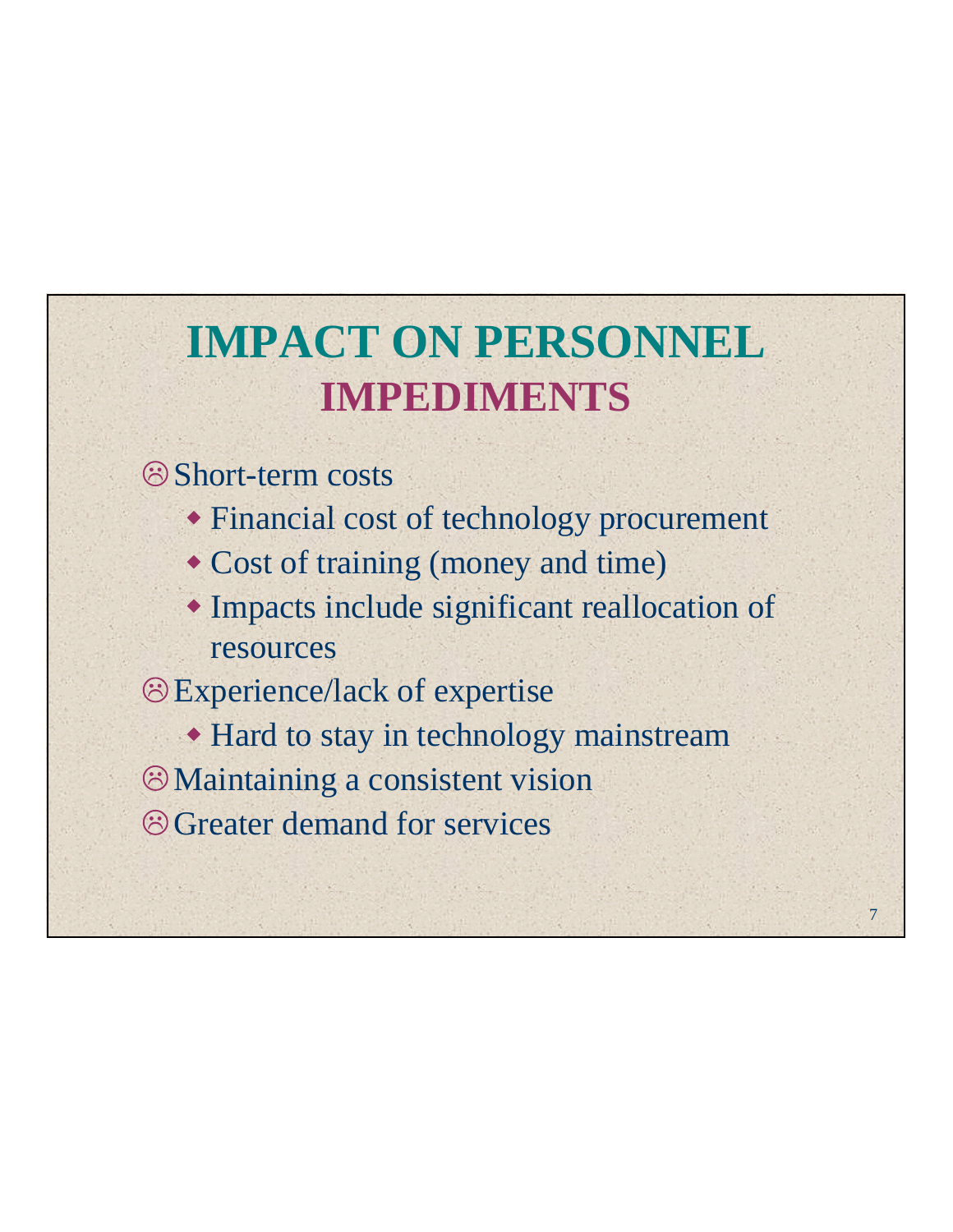### **Most Important SUCCESS Factors**

- Executive authority and support
- Unity of direction
- Cooperation of people working in GIS to reduce costs and share experience
- **Member participation**
- Specific individuals go out and do the work no matter what anybody else does
- Small group
- Good communication
- **Perseverance**
- **Commitment**
- Consensus via compromise
- Efforts of individuals
- **Mutual respect**
- Determination
- Mission makes sense
- Personalities
- Finding a champion
- Leadership and vision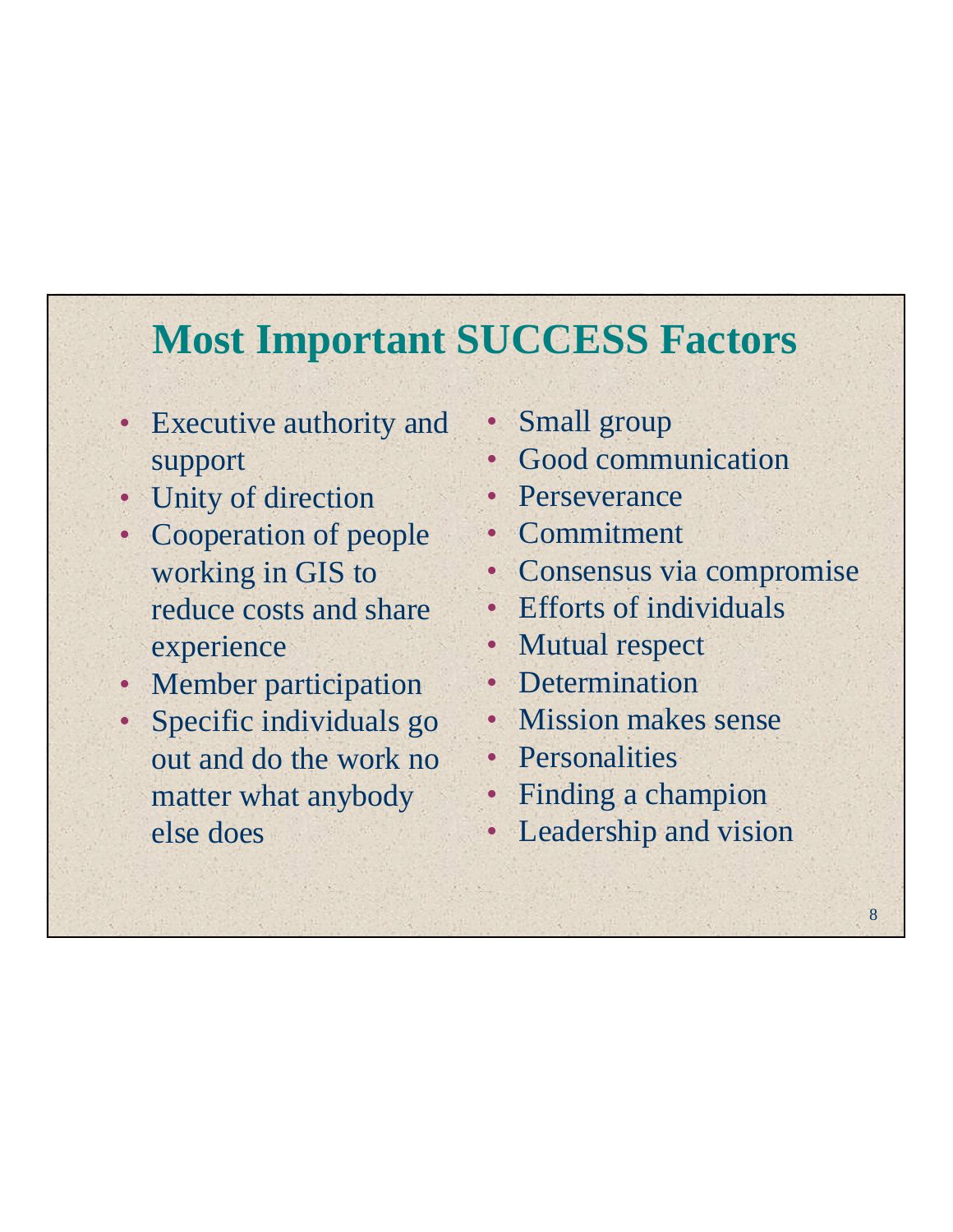### **Most Important HINDERING Factors**

- Lack of time and resources of participants
- Complexity of issues
- Legislative constraints and politics
- No authority
- **Loss of executive support**
- No formal technical assistance/training entity
- No tradition of multiagency management
- Lack of financial support
- Home agency agenda turf issues
- Great differences in needs and experience
- Lack of coordination
- Lack of support staff
- Member personalities
- Hard economic time
- Lack of higher level direction Proliferation of systems makes joint planning difficult

9

**Not a Technical Problem, but a People/Personnel Problem**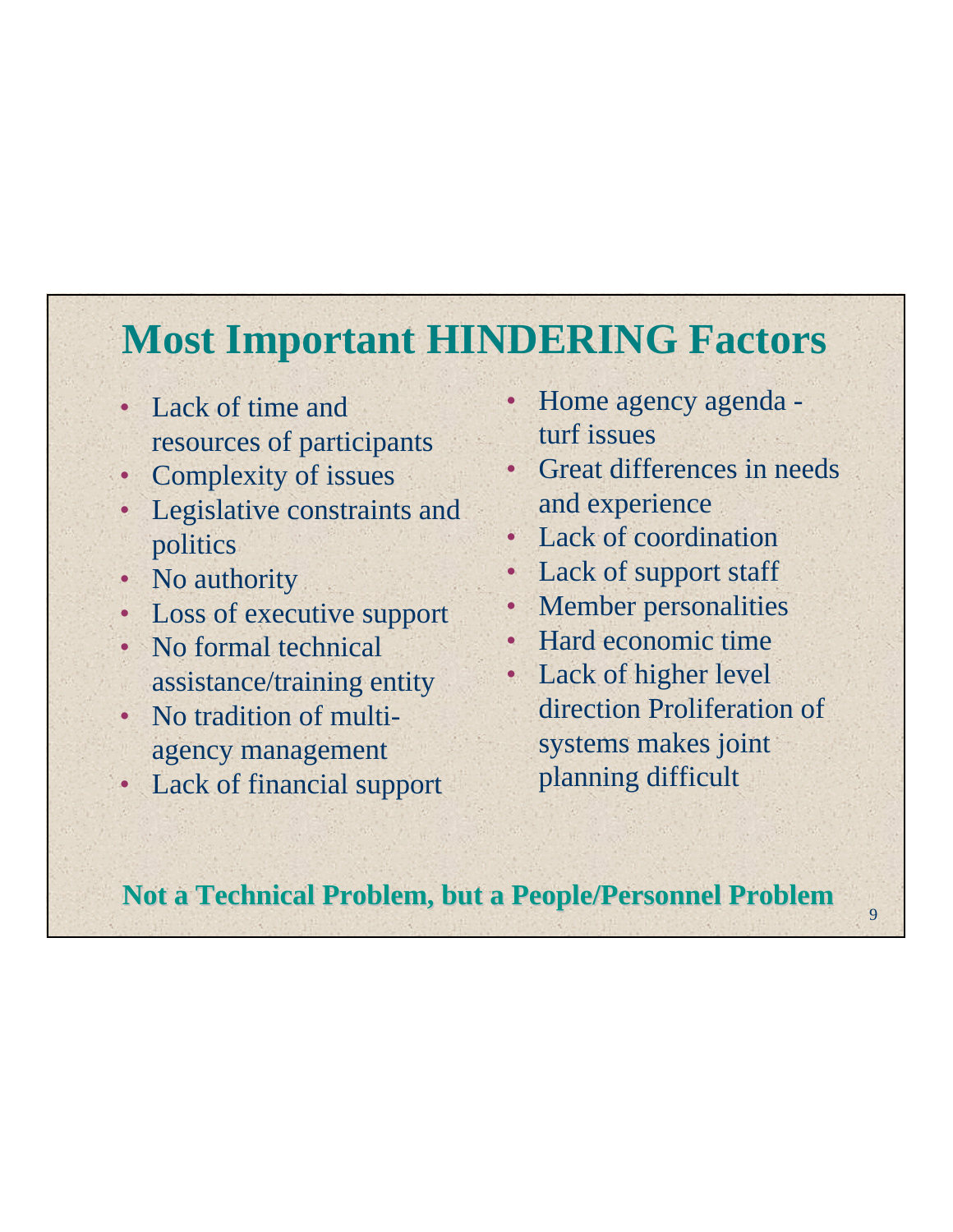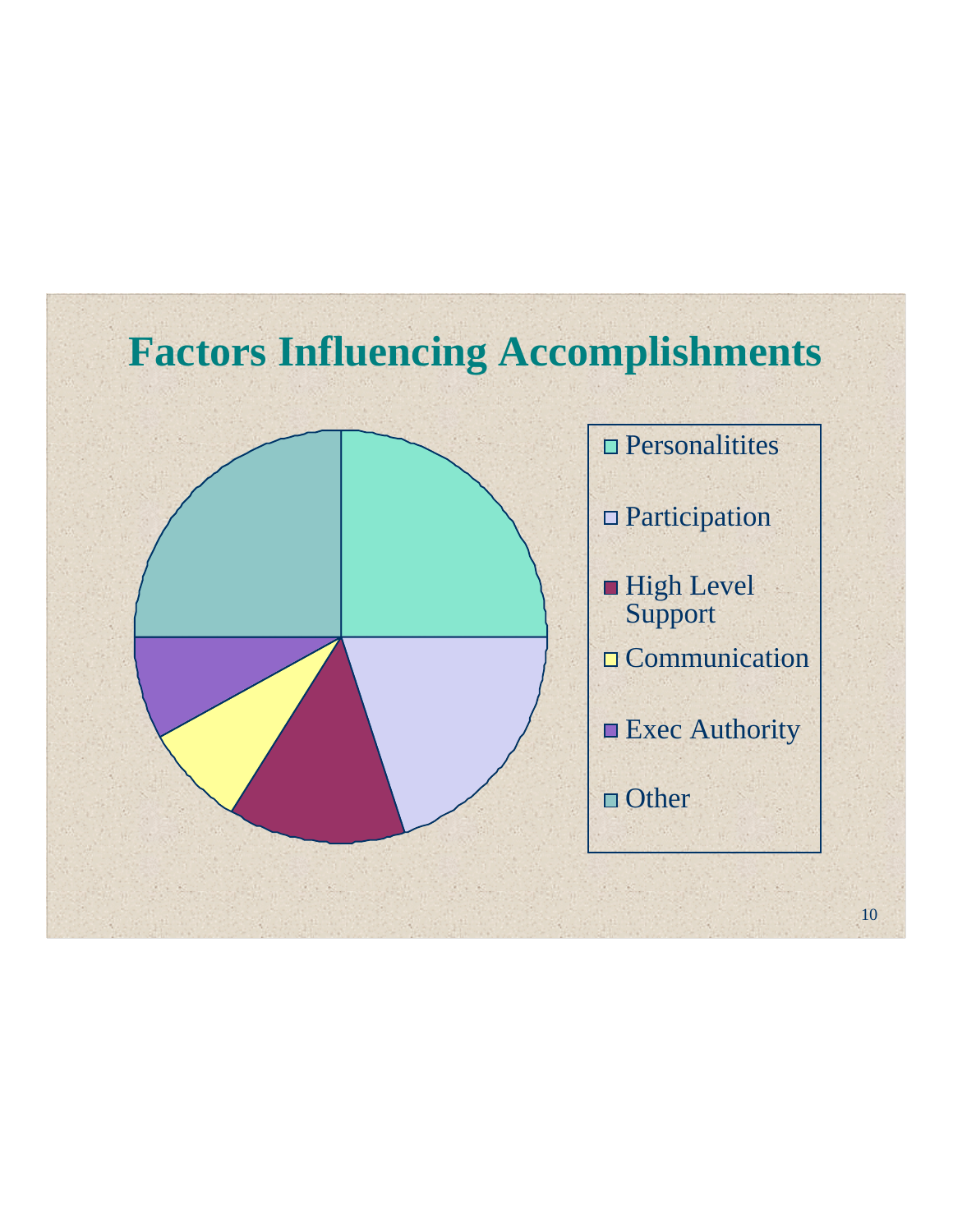### **Early Warning Signs**

- Insufficient commitments for staff, funding support
- Lack of vision from executive or team member
- Inadequate technical commitment
- Delays to reduce short-term budget crunches
- Casual attitudes from participants
- Inadequate database maintenance commitment
- **Conflicting project** objectives
- Reluctance to develop implementation plan
- Attempting too much too soon
- Failure to educate executive committee members
- Ineffective communication channels
- Hidden agendas
- Inability to reach consensus

11

• All responsibility/ no authority